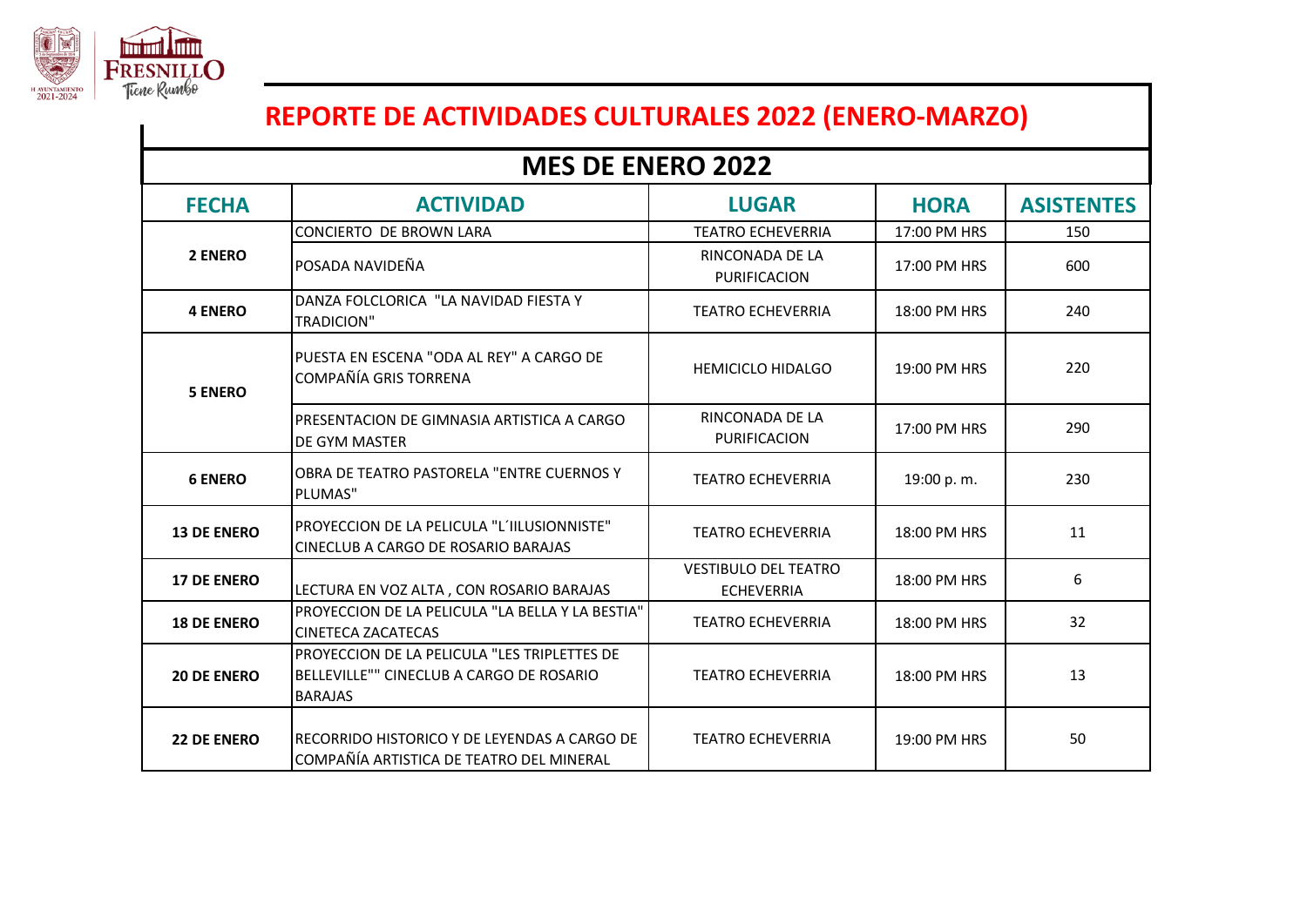| <b>24 DE ENERO</b>         | CONFERENCIA "EL MUNDO CAMBIA, Y YO ¿COMO<br>CAMBIO? CON JESUS ALFREDO CRUZ PEREZ                                                | <b>TEATRO ECHEVERRIA</b> | 18:30 PM HRS | 60   |
|----------------------------|---------------------------------------------------------------------------------------------------------------------------------|--------------------------|--------------|------|
|                            | CONFERENCIA "RE-APRENDER PARA EDUCAR" CON<br><b>MARIA CECILIA DE LEON ORTIZ</b>                                                 | <b>TEATRO ECHEVERRIA</b> | 18:00 PM HRS | 60   |
| <b>25 DE ENERO</b>         | LECTURA EN VOZ ALTA, CON ROSARIO BARAJAS                                                                                        | <b>TEATRO ECHEVERRIA</b> | 18:00 PM HRS | 16   |
|                            | <b>CONFERENCIA Y PRESENTACION DEL LIBRO</b><br>"MIGRANTES ZACATECANOS, CRONIOCAS DEL ALMA"<br>CON PEDRO GIBRAN MARTINEZ SANCHEZ | <b>TEATRO ECHEVERRIA</b> | 18:00 PM HRS | 70   |
|                            | PUESTA EN ESCENA "DRAMATIZACION HISTORIA DE<br>MIGRANTES" CON LA COMPAÑÍA DE TEATRO DEL<br><b>MINERAL</b>                       | <b>TEATRO ECHEVERRIA</b> | 18:30 PM HRS | 100  |
| <b>26 DE ENERO</b>         | CONFERENCIA "CULTURA JAPONESA" A CARGO DE<br>ASOCIACION CULTURAL SATORI DE PERU                                                 | <b>TEATRO ECHEVERRIA</b> | 17:00 PM HRS | 45   |
|                            | FESTIVAL DE MONOLOGOS, PRESENTANDOSE VARIOS<br><b>ARTISTAS FRESNILLENSES</b>                                                    | <b>TEATRO ECHEVERRIA</b> | 17:00 PM HRS | 90   |
| <b>27 DE ENERO</b>         | PROYECCION DE LA PELICULA " UNE VIE DE CHAT"<br><b>CINECLUB A CARGO DE ROSARIO BARAJAS</b>                                      | <b>TEATRO ECHEVERRIA</b> | 18:00 PM HRS | 16   |
| <b>28 DE ENERO</b>         | TALLER DE HAIKUS, ASOCIACION CULTURAL SATORI<br><b>DE PERU</b>                                                                  | <b>TEATRO ECHEVERRIA</b> | 18:30 PM HRS | 60   |
| <b>29 DE ENERO</b>         | SHOW MUSICAL, "CANTANTES DE PLATA"                                                                                              | <b>TEATRO ECHEVERRIA</b> | 19:00 PM HRS | 120  |
| 31 DE ENERO                | ESPECTACULO DE MAGIA CON MAGO REGUME Y<br><b>GROSS</b>                                                                          | <b>TEATRO ECHEVERRIA</b> | 17:00 PM HRS | 80   |
|                            | LECTURA EN VOZ ALTA, CON ROSARIO BARAJAS                                                                                        | <b>TEATRO ECHEVERRIA</b> | 18:00 PM HRS | 15   |
|                            |                                                                                                                                 | <b>TOTAL MES ENERO</b>   |              | 2574 |
| <b>MES DE FEBRERO 2022</b> |                                                                                                                                 |                          |              |      |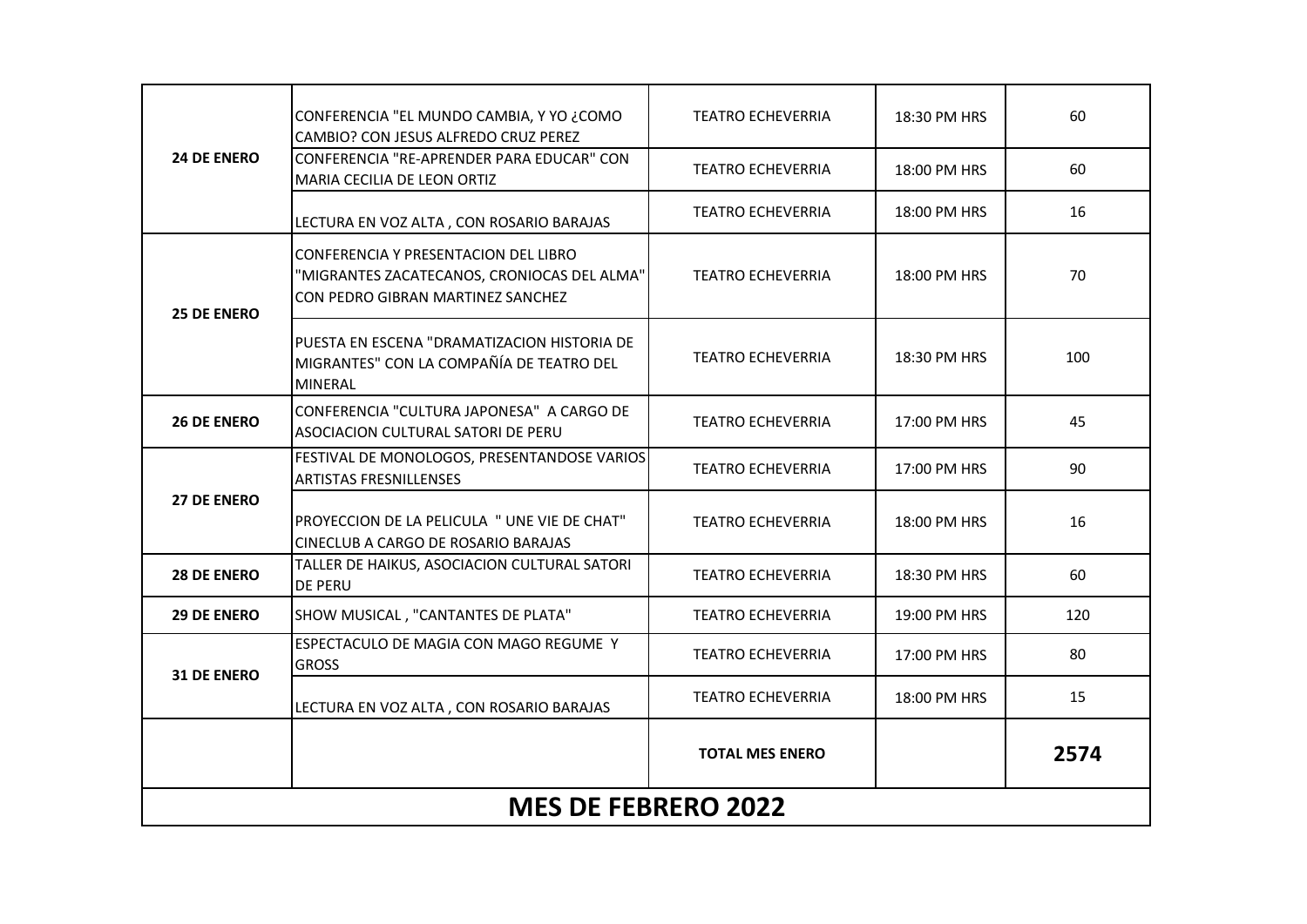| <b>FECHA</b>         | <b>ACTIVIDAD</b>                                                                                            | <b>LUGAR</b>                | <b>HORA</b>  | <b>ASISTENTES</b> |
|----------------------|-------------------------------------------------------------------------------------------------------------|-----------------------------|--------------|-------------------|
| <b>3 DE FEBRERO</b>  | PROYECCION DE LA PELICULA "IN THE MOOD FOR<br>LOVE " CINECLUB A CARGO DE ROSARIO BARAJAS                    | <b>TEATRO ECHEVERRIA</b>    | 18:00 PM HRS | 20                |
| <b>5 DE FEBRERO</b>  | CONCIERTO DE MUSICA CLASICA "AMISTAD Y AMOR"<br>A CARGO DE LA BANDA SINFONICA DE FRESNILLO                  | <b>TEATRO ECHEVERRIA</b>    | 18:00 PM HRS | 280               |
| <b>10 DE FEBRERO</b> | RECITAL DE POESIA "ENTRE ACORDES Y POESIA" A<br>CARGO DE LA COMPAÑÍA DE TEATRO DEL MINERAL                  | <b>TEATRO ECHEVERRIA</b>    | 17:00 PM HRS | 120               |
|                      | PROYECCION DE LA PELICULA "LOS AMANTES DEL<br>CIRCULO POLAR " CINECLUB A CARGO DE ROSARIO<br><b>BARAJAS</b> | <b>TEATRO ECHEVERRIA</b>    | 18:00 PM HRS | 32                |
| <b>13 DE FEBRERO</b> | CONCIERTO ROMANTICO CON LA RONDALLA<br>AMANECER DE SAN JOSE DE LOURDES                                      | <b>TEATRO ECHEVERRIA</b>    | 18:00 PM HRS | 1450              |
| <b>14 DE FEBRERO</b> | LECTURA EN VOZ ALTA, CON ROSARIO BARAJAS                                                                    | <b>TEATRO ECHEVERRIA</b>    | 18:00 PM HRS | 32                |
|                      | CONCIERTO CON EL DUETO QUE LE CANTA AL AMOR,<br>FLOR RENDON Y MANOLO ROMANES                                | <b>JARDIN MADERO</b>        | 18:00 PM HRS | 300               |
|                      | LECTURA EN VOZ ALTA, CON ROSARIO BARAJAS                                                                    | <b>TEATRO ECHEVERRIA</b>    | 18:00 PM HRS | 19                |
|                      | CONCIERTO CON MARIACHI "QUE BONITO AMOR"                                                                    | <b>JARDIN MADERO</b>        | 19:00 PM HRS | 510               |
| <b>15 DE FEBRERO</b> | DECLAMACION Y LECTURA DE POEMAS CON<br>MARTHA ELVA MURILLO LOPEZ, ESCRITORA Y POETA<br><b>FRESNILLENSE</b>  | FOYER DEL TEATRO ECHEVERRIA | 18:00 PM HRS | 52                |
| <b>16 DE FEBRERO</b> | CONCIERTO MUSICAL "HASTA QUE EL CORAZON DEJE<br>DE LATIR"A CARGO DE KAROL LUNA                              | <b>TEATRO ECHEVERRIA</b>    | 19:00 PM HRS | 219               |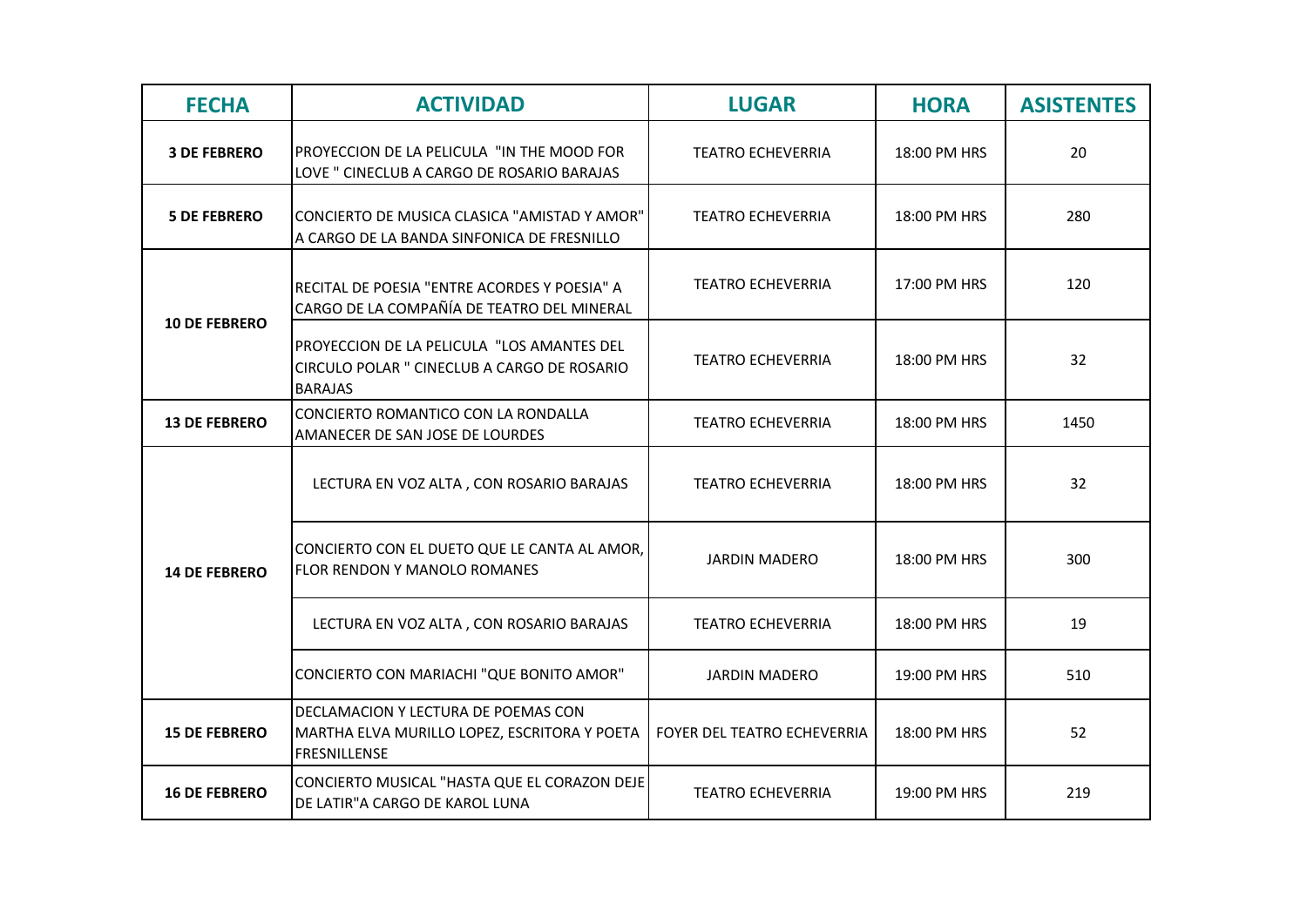| <b>17 DE FEBRERO</b> |                                                                                                                                                                                                    |                                 |              |     |
|----------------------|----------------------------------------------------------------------------------------------------------------------------------------------------------------------------------------------------|---------------------------------|--------------|-----|
|                      | PROYECCION DE LA PELICULA "LA LA LAND"<br><b>CINECLUB A CARGO DE ROSARIO BARAJAS</b>                                                                                                               | <b>TEATRO ECHEVERRIA</b>        | 18:00 PM HRS | 32  |
|                      | PRESENTACION DE LOS LIBROS "DE REGRESO AL<br>JARDIN Y "VENTANA DE MI ALMA" DE JESUS AZAEL<br><b>PAMANES PEREZ</b>                                                                                  | <b>TEATRO ECHEVERRIA</b>        | 18:00 PM HRS | 61  |
|                      | DECLAMACION DE POEMAS A CARGO DE LA<br>COMPAÑÍA DE TEATRO DEL MINERAL                                                                                                                              | <b>TEATRO ECHEVERRIA</b>        | 18:30 PM HRS | 170 |
| <b>18 DE FEBRERO</b> | PROYECCION DE LA PELICULA "QUIEREME SI TE<br>ATREVES" CINETECA ZACATECAS                                                                                                                           | <b>TEATRO ECHEVERRIA</b>        | 18:00 PM HRS | 31  |
| <b>20 DE FEBRERO</b> | NOCHE BOHEMIA CON LA RONDALLA BRILLO<br><b>DELUNA</b>                                                                                                                                              | RINCONADA DE LA<br>PURIFICACION | 19:00 PM HRS | 520 |
| <b>21 DE FEBRERO</b> | LECTURA EN VOZ ALTA, CON ROSARIO BARAJAS                                                                                                                                                           | <b>TEATRO ECHEVERRIA</b>        | 18:00 PM HRS | 27  |
| <b>22 DE FEBRERO</b> | CONFERENCIA "CRIANZA POSITIVA CON CUENTOS<br>TERAPEUTICOS" Y PRESENTACIPN DEL LIBRO<br>"BUENAS NOCHES TE QUIERO. LA MAGIA DE LOS<br>CUENTOS TERAPEUTICOS" CON LA DRA. EMMA<br>PERLA SOLIS RECENDEZ | <b>TEATRO ECHEVERRIA</b>        | 17:30 PM HRS | 79  |
| <b>24 DE FEBRERO</b> | CONFERENCIA "¿EL NOVIAZGO ES TOXICO O ES<br>FUNCIONAL?" A GARGO DE LA MAESTRA SORAYA<br><b>VERONICA TRIANA</b>                                                                                     | <b>TEATRO ECHEVERRIA</b>        | 17:00 PM HRS | 113 |
|                      | PROYECCION DE LA PELICULA "LOS AMANTES DEL<br>CIRCULO POLAR " CINECLUB A CARGO DE ROSARIO<br><b>BARAJAS</b>                                                                                        | <b>TEATRO ECHEVERRIA</b>        | 18:00 PM HRS | 45  |
| <b>25 DE FEBRERO</b> | PROYECCION DE LA PELICULA "AMELIE" CINETECA<br><b>ZACATECAS</b>                                                                                                                                    | <b>TEATRO ECHEVERRIA</b>        | 18:00 PM HRS | 62  |
| <b>26 DE FEBRERO</b> | PRESENTACION DEL BALLET FOLCLORICO DE<br><b>FRESNILLO</b>                                                                                                                                          | <b>TEATRO ECHEVERRIA</b>        | 19:00 PM HRS | 300 |
| <b>27 DE FEBRERO</b> | VELADA ROMANTICA CON JEHU ROJAS CASTAÑEDA                                                                                                                                                          | RINCONADA DE LA<br>PURIFICACION | 19:00 PM HRS | 507 |
| <b>28 DE FEBRERO</b> | LECTURA EN VOZ ALTA, CON ROSARIO BARAJAS                                                                                                                                                           | <b>TEATRO ECHEVERRIA</b>        | 18:00 PM HRS | 21  |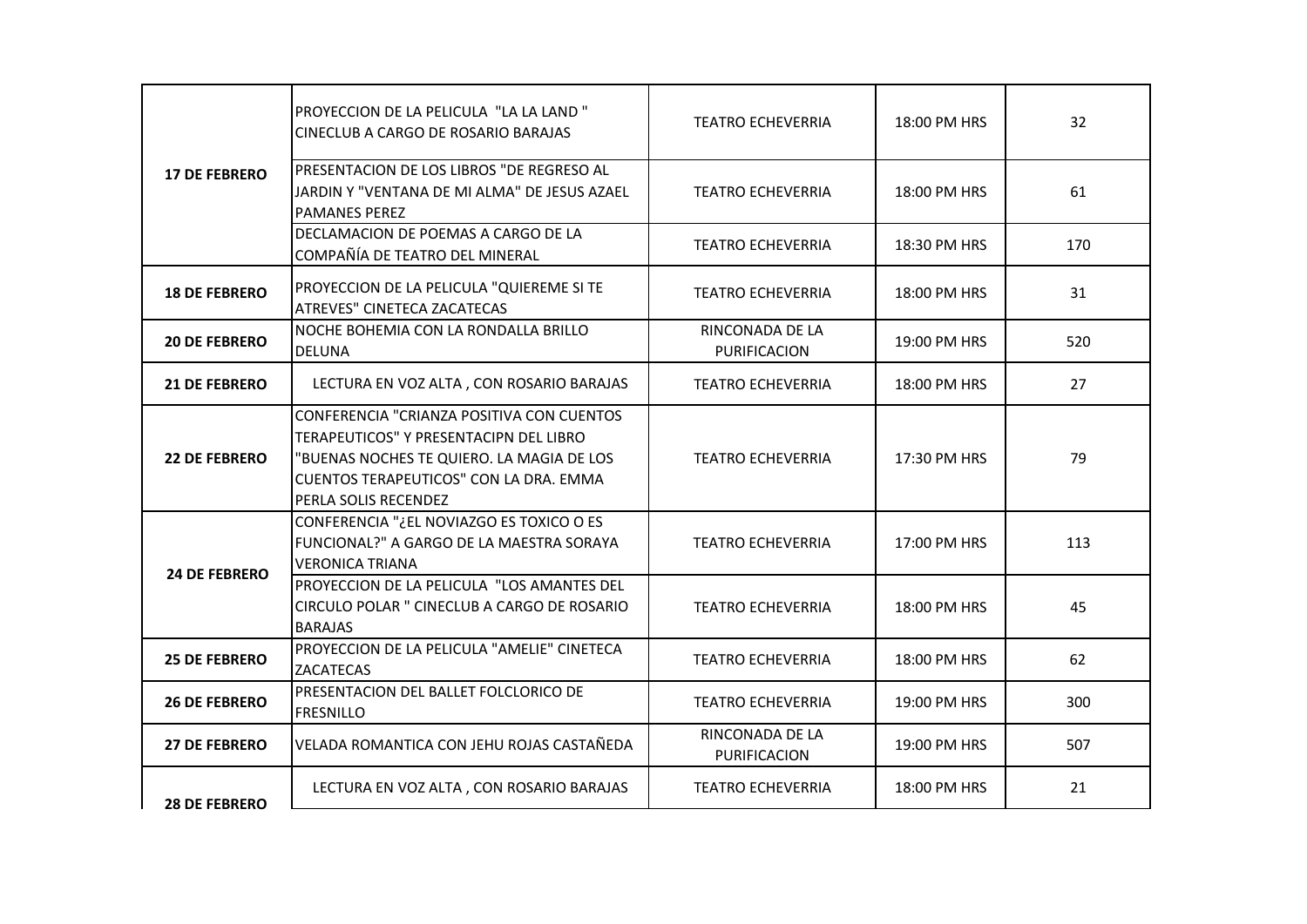|                          | LECTURA DE POEMAS CON ROSARIO BARAJAS                                                                        | <b>TEATRO ECHEVERRIA</b>                         | 17:00 PM HRS | 26                |  |
|--------------------------|--------------------------------------------------------------------------------------------------------------|--------------------------------------------------|--------------|-------------------|--|
|                          |                                                                                                              | <b>TOTAL MES FEBRERO</b>                         |              | 5028              |  |
| <b>MES DE MARZO 2022</b> |                                                                                                              |                                                  |              |                   |  |
| <b>FECHA</b>             | <b>ACTIVIDAD</b>                                                                                             | <b>LUGAR</b>                                     | <b>HORA</b>  | <b>ASISTENTES</b> |  |
| 3 DE MARZO               | PROYECCION DE LA PELICULA "CAFÉ SOCIETY"<br>CINECLUB A CARGO DE ROSARIO BARAJAS                              | <b>TEATRO ECHEVERRIA</b>                         | 18:00 PM HRS | 25                |  |
| 7 DE MARZO               | CONFERENCIA "DEPENDENCIA EMOCIONAL,<br>AUTOESTIMA Y EMPODERAMIENTO DE LA MUJER"                              | <b>TEATRO ECHEVERRIA</b>                         | 18:00 PM HRS | 71                |  |
|                          | LECTURA EN VOZ ALTA, CON ROSARIO BARAJAS                                                                     | <b>TEATRO ECHEVERRIA</b>                         | 18:00 PM HRS | 16                |  |
| 8 DE MARZO               | SHOW ARTISTICO "MUJERES CORAZON DE PLATA,<br><b>UNIDAS POR EL ARTE"</b>                                      | <b>VESTIBULO DEL TEATRO</b><br><b>ECHEVERRIA</b> | 17:00 PM HRS | 157               |  |
| 9 DE MARZO               | CONFERENCIA "MUJER CUANTO VALES" CON LA<br>DOCTORA EN TANATOLOGIA FABIOLA SALMON                             | <b>TEATRO ECHEVERRIA</b>                         | 18:00 PM HRS | 74                |  |
| 10 DE MARZO              | PROYECCION DE LA PELICULA "IRRATIONAL MAN" "<br>CINECLUB A CARGO DE ROSARIO BARAJAS                          | <b>TEATRO ECHEVERRIA</b>                         | 18:00 PM HRS | 36                |  |
|                          | EXHIBICION DE BAILE CON EL BALLET FOLCLORICO<br>"XOCHIQUETZALI" JUBILADOS Y PENSIONADOS DEL<br><b>ISSSTE</b> | <b>PASAJE PEATONAL</b>                           | 18:00 PM HRS | 420               |  |
| 13 DE MARZO              | <b>CONCIERTO ADK FAMILY</b>                                                                                  | RINCONADA DE LA<br>PURIFICACION                  | 18:00 PM HRS | 510               |  |
|                          | EXHIBICION DE BAILE CON EL BALLET FOLCLORICO DE<br>PLATEROS DEL CECYT 07                                     | RINCONADA DE LA<br><b>PURIFICACION</b>           | 18:00 PM HRS | 520               |  |
|                          | PRESENTACION DE BAILE NAKIRA HOUSE                                                                           | <b>RINCONADA DE LA</b><br>PURIFICACION           | 19:00 PM HRS | 410               |  |
| 14 DE MARZO              | LECTURA EN VOZ ALTA, CON ROSARIO BARAJAS                                                                     | <b>TEATRO ECHEVERRIA</b>                         | 18:00 PM HRS | 15                |  |
| 15 DE MARZO              | PROYECCION DE LA PELICULA "UN MEXICO PERRO. EL<br>HEROE VERADADERO" CINETECA ZACATECAS                       | <b>TEATRO ECHEVERRIA</b>                         | 18:00 PM HRS | 121               |  |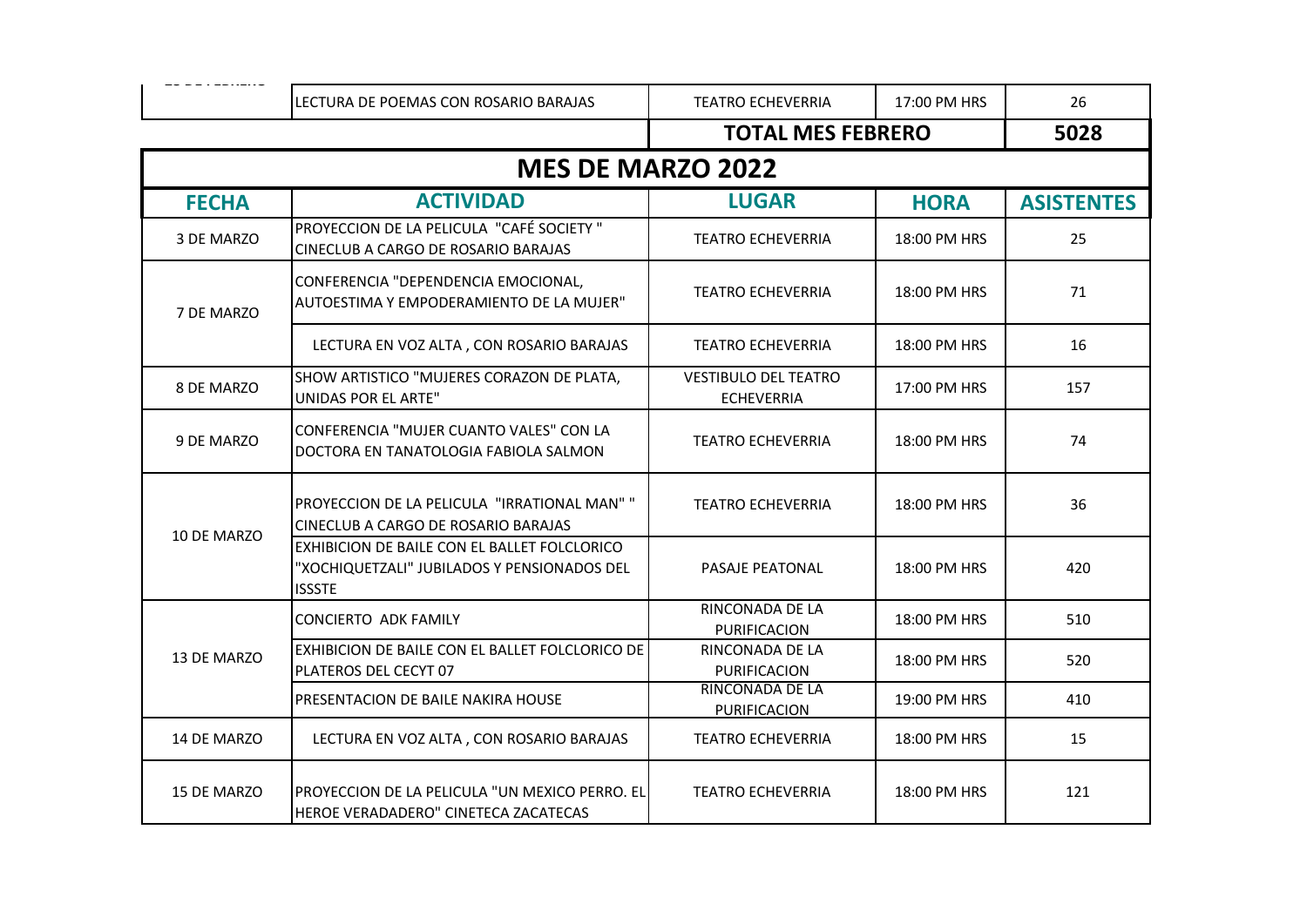| 17 DE MARZO | PROYECCION DE LA PELICULA "SCOOP (AMOR Y<br>MUERTE)" " CINECLUB A CARGO DE ROSARIO<br><b>BARAJAS</b>          | <b>TEATRO ECHEVERRIA</b>                           | 18:00 PM HRS | 36  |
|-------------|---------------------------------------------------------------------------------------------------------------|----------------------------------------------------|--------------|-----|
|             | PRESENTACION MUSICAL DE LA CANTANTE AZUL<br><b>VERA VALTIERRA</b>                                             | JARDIN PRINCIPAL DE LA<br><b>ESTACION SAN JOSE</b> | 19:00 PM HRS | 559 |
| 19 DE MARZO | EXHIBICION DE BAILE, BALLET FOLCLORICO PLATEROS                                                               | ESTACION SAN JOSE, FLLO                            | 18:00 PM HRS | 530 |
|             | EXHIBICION DE BAILE, BALLET FOLCLORICO DE<br><b>FRESNILLO</b>                                                 | <b>COL. EMILIANO ZAPATA</b>                        | 18:30 PM HRS | 320 |
|             | INAUGURACION DE LA EXPOSICION "AYER SE MUDO<br>DE CASA" CON ALONDRA MEDINA JUAREZ, ARTISTA<br><b>PLASTICA</b> | <b>TEATRO ECHEVERRIA</b>                           | 16:00 PM HRS | 125 |
| 21 DE MARZO | RECITAL "LA MAGIA DE LA POESIA" CON EL MTRO.<br><b>EDUARDO SANCHEZ</b>                                        | <b>TEATRO ECHEVERRIA</b>                           | 18:00 PM HRS | 126 |
|             | LECTURA EN VOZ ALTA, CON ROSARIO BARAJAS                                                                      | <b>TEATRO ECHEVERRIA</b>                           | 18:00 PM HRS | 10  |
| 22 DE MARZO | RECITAL ENTRE ACORDES Y POESIA, A CARGO DE<br>POETAS Y CANTANTES FRESNILLENSES                                | <b>TEATRO ECHEVERRIA</b>                           | 18:00 PM HRS | 219 |
| 23 DE MARZO | CONFERENCIA SOBRE LA OBRA DE TEATRO<br>"MUERTOS SIN SEPULTURA" PONENTE, ASCARY<br><b>MALDONADO</b>            | <b>FOYER DEL TEATRO</b>                            | 17:00 PM HRS | 138 |
|             | <b>TEATRO DE CALLE: NOISULI CIRCUS</b>                                                                        | RINCONADA DE LA<br>PURIFICACION                    | 18:30 PM HRS | 237 |
| 24 DE MARZO | PROYECCION DE LA PELICULA "HOLLYWOOD ENDING<br>(EL CIEGO)" CINECLUB A CARGO DE ROSARIO<br><b>BARAJAS</b>      | <b>TEATRO ECHEVERRIA</b>                           | 18:00 PM HRS | 40  |
|             | OBRA DE TEATRO "AYOTZINAPA" DRAMA DANZA Y<br><b>BALLET FOLCLORICO DE FRESNILLO</b>                            | <b>TEATRO ECHEVERRIA</b>                           | 18:00 PM HRS | 130 |
| 25 DE MARZO | SHOW DE IMITACION CON JULIO CASTAÑON                                                                          | <b>TEATRO ECHEVERRIA</b>                           | 18:30 PM HRS | 107 |
| 26 DE MARZO | FUNCION DE GALA "EN EL MUELLE DE SAN BLAS"<br>COMPAÑÍA DEL TEATRO DEL MINERAL                                 | <b>TEATRO ECHEVERRIA</b>                           | 18:30 PM HRS | 320 |
| 27 DE MARZO | OBRA DE TEATRO " ALGUIEN ME MIRA" DE LA<br>COMPAÑÍA ARTISTICA GRIS TORRENA                                    | <b>TEATRO ECHEVERRIA</b>                           | 18:00 PM HRS | 101 |